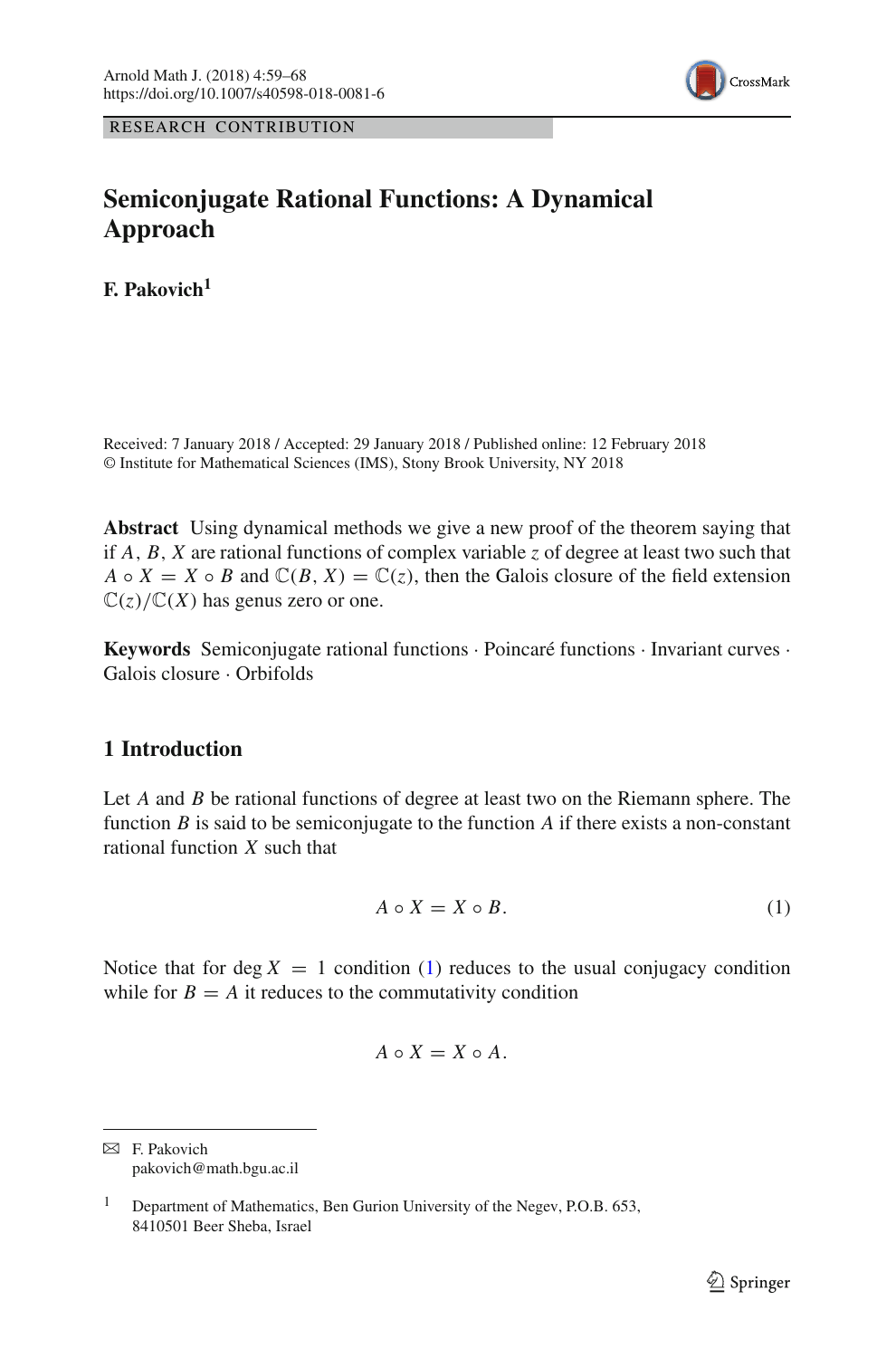A solution of Eq. [\(1\)](#page-0-0) is called primitive if the functions *X* and *B* generate the whole field of rational functions  $\mathbb{C}(z)$ . Up to a certain degree, the description of solutions of [\(1\)](#page-0-0) reduces to the description of primitive solutions. Indeed, by the Lüroth theorem, the field  $\mathbb{C}(X, B)$  is generated by some rational function *W*. Therefore, if  $\mathbb{C}(X, B) \neq \mathbb{C}(z)$ , then there exists a rational function *W* of degree greater than one such that<br>  $B = \widetilde{B} \circ W$ ,  $X = \widetilde{X} \circ W$  (2) such that

<span id="page-1-0"></span>
$$
B = \widetilde{B} \circ W, \quad X = \widetilde{X} \circ W \tag{2}
$$

 $B = \widetilde{B} \circ W$ ,  $X = \widetilde{X} \circ W$  [\(2\)](#page-1-0)<br>for some rational functions  $\widetilde{X}$  and  $\widetilde{B}$ . Substituting now (2) in [\(1\)](#page-0-0) we see that the triple for some ratio<br>*A*,  $\widetilde{X}$ ,  $W \circ \widetilde{B}$ *A*,  $\widetilde{X}$ ,  $W \circ \widetilde{B}$  is another solution of [\(1\)](#page-0-0). This new solution is not necessary primitive, for some ration<br>A,  $\widetilde{X}$ ,  $W \circ \widetilde{B}$  is<br>however deg  $\widetilde{X}$ however deg  $\widetilde{X}$  < deg X. Therefore, after a finite number of similar transformations we will arrive to a primitive solution.

Semiconjugate rational functions were investigated at length in the series of papers (Pakovic[h](#page-9-0) [2016a,](#page-9-0) [b,](#page-9-1) [2017b](#page-9-2), [2018b](#page-9-3)). In particular, it was shown in Pakovic[h](#page-9-0) [\(2016a\)](#page-9-0) that all primitive solutions of  $(1)$  are related to discrete automorphism groups of  $\mathbb C$  and  $\mathbb{CP}^1$ , implying that corresponding functions *X* have a very restricted form. Recall that (Pakovich 2016a, b, 2017b, 2018b). In particular, it was shown in Pakovich (2016a) that all primitive solutions of (1) are related to discrete automorphism groups of  $\mathbb C$  and  $\mathbb{CP}^1$ , implying that corresponding func that all primitive solutions of (1) are related to discrete automorphism groups of  $\mathbb C$  and  $\mathbb{CP}^1$ , implying that corresponding functions *X* have a very restricted form. Recall that for a rational function *X* its  $\mathbb{CP}^1$ , if<br>for a rather low<br>that  $\widetilde{X}$ that  $\overline{X}$  is a Galois covering and .<br>م

$$
\widetilde{X} = X \circ H
$$

 $\widetilde{X} = X \circ H$ <br>for some holomorphic map  $H : \widetilde{S}_X \to \mathbb{CP}^1$ . From the algebraic point of view the for some holomorph<br>passage from *X* to  $\widetilde{X}$ passage from X to  $\widetilde{X}$  corresponds to the passage from the field extension  $\mathbb{C}(z)/\mathbb{C}(X)$  to its Galois closure. In these terms, the main result of Pakovic[h](#page-9-0) [\(2016a](#page-9-0)) about primitive solutions of [\(1\)](#page-0-0) may be formulated as follows.

<span id="page-1-1"></span>**Theorem 1.1** *Let A*, *B*, *X be rational functions of degree at least two such that*  $A \circ X = X \circ B$  and  $\mathbb{C}(B, X) = \mathbb{C}(z)$ . Then the Galois closure of the field exten*sion*  $\mathbb{C}(z)/\mathbb{C}(X)$  *has genus zero or one.* 

Observe a similarity between this result and the Ritt theorem (Rit[t](#page-9-4) [1923](#page-9-4)) saying that if two rational functions *A* and *X* commute and have no iterate in common, then *A* and *X* either are Lattès maps, or are conjugate to powers or Chebyshev polynomials. Indeed, powers and Chebyshev polynomials are the s and *X* either are Lattès maps, or are conjugate to powers or Chebyshev polynomials. Indeed, powers and Chebyshev polynomials are the simplest examples of rational functions such that  $g(S_X) = 0$ . On the other hand, Lattès maps are examples of and *X* either are Lattès maps, or are conjugate to powers or Chebyshev polynomials.<br>Indeed, powers and Chebyshev polynomials are the simplest examples of rational<br>functions such that  $g(\tilde{S}_X) = 0$ . On the other hand, La Indeed, powers and Chebyshev po<br>functions such that  $g(\tilde{S}_X) = 0$ . C<br>rational functions with  $g(\tilde{S}_X) = 1$ . I<br>explicitly, while functions with  $g(\tilde{S})$ explicitly, while functions with  $g(S_X) = 1$  admit a simple geometric description (see functions suc[h](#page-9-5) that  $g(S_X) = 0$ . On the other hand, Latt<br>rational functions with  $g(S_X) = 1$ . Rational functions X witexplicitly, while functions with  $g(S_X) = 1$  admit a simple g<br>Pakovich [2018a](#page-9-5)). Notice that rational functions Pakovich 2018a). Notice that rational functions with  $g(S_X) \leq 1$  can be described through their ramification, implying that Theorem [1.1](#page-1-1) is equivalent to Theorem 6.1 of Pakovic[h](#page-9-0) [\(2016a\)](#page-9-0) (see Sect. [5](#page-7-0) below).

The problem of describing commuting and semiconjugate rational functions naturally belongs to dynamics (see e.g. the papers Buff and Epstei[n](#page-8-0) [2007](#page-8-0); Eremenk[o](#page-8-1) [2012,](#page-8-1) [1989;](#page-8-2) Fato[u](#page-8-3) [1923](#page-8-3); Juli[a](#page-8-4) [1922](#page-8-4); Medvedev and Scanlo[n](#page-8-5) [2014;](#page-8-5) Pakovic[h](#page-9-6) [2017a\)](#page-9-6). In particular, in the papers of Fato[u](#page-8-3) [\(1923](#page-8-3)) and Juli[a](#page-8-4) [\(1922](#page-8-4)) commuting rational functions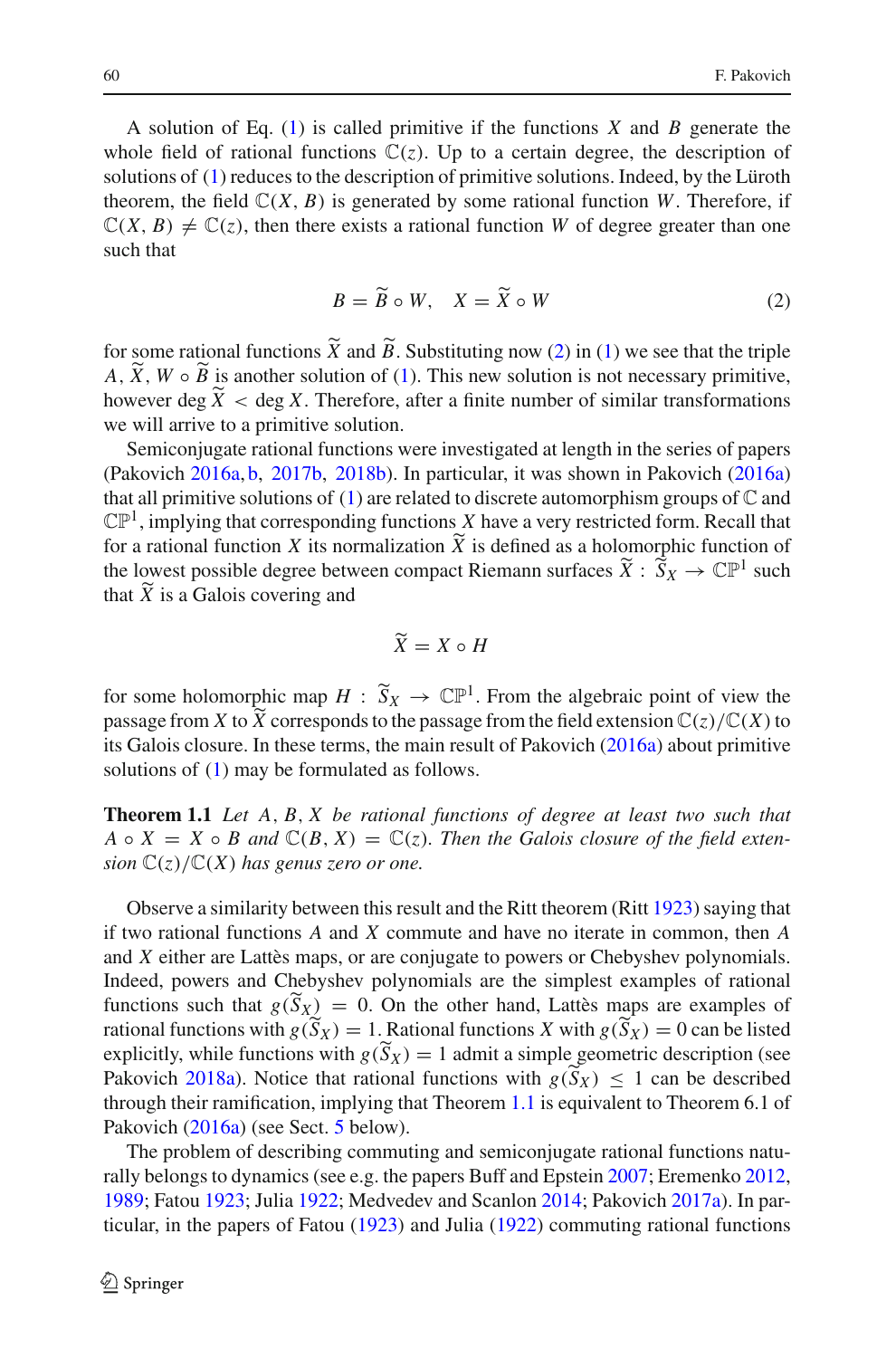were investigated by dynamical methods, requiring however an assumption that the Julia sets of considered functions do not coincide with the whole Riemann sphere. On the other hand, the Ritt theorem about commuting rational functions cited above was proved by non-dynamical methods. In his paper, Ritt remarked that "it would be interesting to know whether a proof can also be effected by the use of Poncaré functions employed by Julia". Sixty-six years later such a proof was given by Eremenk[o](#page-8-2) [\(1989](#page-8-2)). Notice that the Ritt theorem also follows from the results of Pakovic[h](#page-9-1) [\(2016b\)](#page-9-1) about solutions of Eq. [\(1\)](#page-0-0) with fixed *B*.

Similarly [t](#page-9-4)o t[h](#page-9-0)e paper Ritt  $(1923)$ , the paper Pakovich  $(2016a)$  $(2016a)$  does not use any dynamical methods, but relies on a study of maps between two-dimensional orbifolds associated with rational functions. At the same time, it is interesting to find approaches to Eq. [\(1\)](#page-0-0) involving ideas from dynamics, and the goal of this paper is to provide a "dynamical" proof of Theorem [1.1.](#page-1-1) In fact, we give *two* such proofs. The first one exploits a link between Eq. [\(1\)](#page-0-0) and Poincaré functions. The second one is based on to Eq. (1) involving ideas from dynamics, and the goal of this paper if dynamical" proof of Theorem 1.1. In fact, we give *two* such proofs exploits a link between Eq. (1) and Poincaré functions. The second of the interpr

<span id="page-2-0"></span>
$$
(x_1, x_2, \dots, x_n) \to (A(x_1), A(x_2), \dots, A(x_n))
$$
 (3)

o[n](#page-8-5)  $(\mathbb{CP}^1)^n$ . The last proof is inspired by the recent paper Medvedev and Scanlon [\(2014\)](#page-8-5) describing invariant varieties for dynamical systems of the form

$$
(x_1, x_2, \ldots, x_n) \to (C_1(x_1), C_2(x_2), \ldots, C_n(x_n)),
$$

where  $C_1, C_2, \ldots, C_n$  are *polynomials*, and relating such varieties with polynomial solutions of [\(1\)](#page-0-0). The analysis of Eq. [\(1\)](#page-0-0) in the paper Medvedev and Scanlo[n](#page-8-5) [\(2014](#page-8-5)), based on the Ritt theory of polynomial decompositions (Rit[t](#page-9-7) [1922](#page-9-7)), does not extend to arbitrary rational functions. Nevertheless, the relation between the semiconjugacy condition and invariant varieties established in Medvedev and Scanlo[n](#page-8-5) [\(2014](#page-8-5)) suggests that there should be some interpretation of the results of Pakovic[h](#page-9-0) [\(2016a\)](#page-9-0) in terms of dynamical systems of form  $(3)$ , and we show that this is indeed the case. that there should be some interpretation of the results of Pakovich (2016a) in terms of dynamical systems of form (3), and we show that this is indeed the case.<br>The paper is organized as follows. In the second section we

The paper is organized as follows. In the second section we recall the description dynamical systems of form (<br>The paper is organized as<br>of  $\widetilde{S}_X$  in terms of algebraic<br>to satisfy the condition  $g(\widetilde{S})$ to satisfy the condition  $g(S_X) \leq 1$ . In the third and the fourth sections we provide two proofs of Theorem [1.1](#page-1-1) using two approaches described above. Finally, in the fifth section we show that Theorem [1.1](#page-1-1) is equivalent to Theorem 6.1 of Pakovic[h](#page-9-0) [\(2016a\)](#page-9-0) which describes primitive solutions of  $(1)$  in terms of orbifolds.

#### **2 Meromorphic Parametrizations and Normalizations**

Let  $C$  be an irreducible algebraic curve in  $\mathbb{C}^n$ . Recall that a meromorphic parametrization of C on C is a collection of functions  $\psi_1, \psi_2, \dots, \psi_n$  such that

- $\psi_1, \psi_2, \ldots, \psi_n$  are non-constant and meromorphic on  $\mathbb{C}$ ,
- $(\psi_1(z), \psi_2(z), \dots, \psi_n(z)) \in \mathcal{C}$  whenever  $\psi_i(z) \neq \infty, 1 \leq i \leq n$ ,
- with finitely many exceptions, every point of  $C$  is of the form  $(\psi_1(z), \psi_2(z), \ldots, \psi_n(z))$  for some  $z \in \mathbb{C}$ .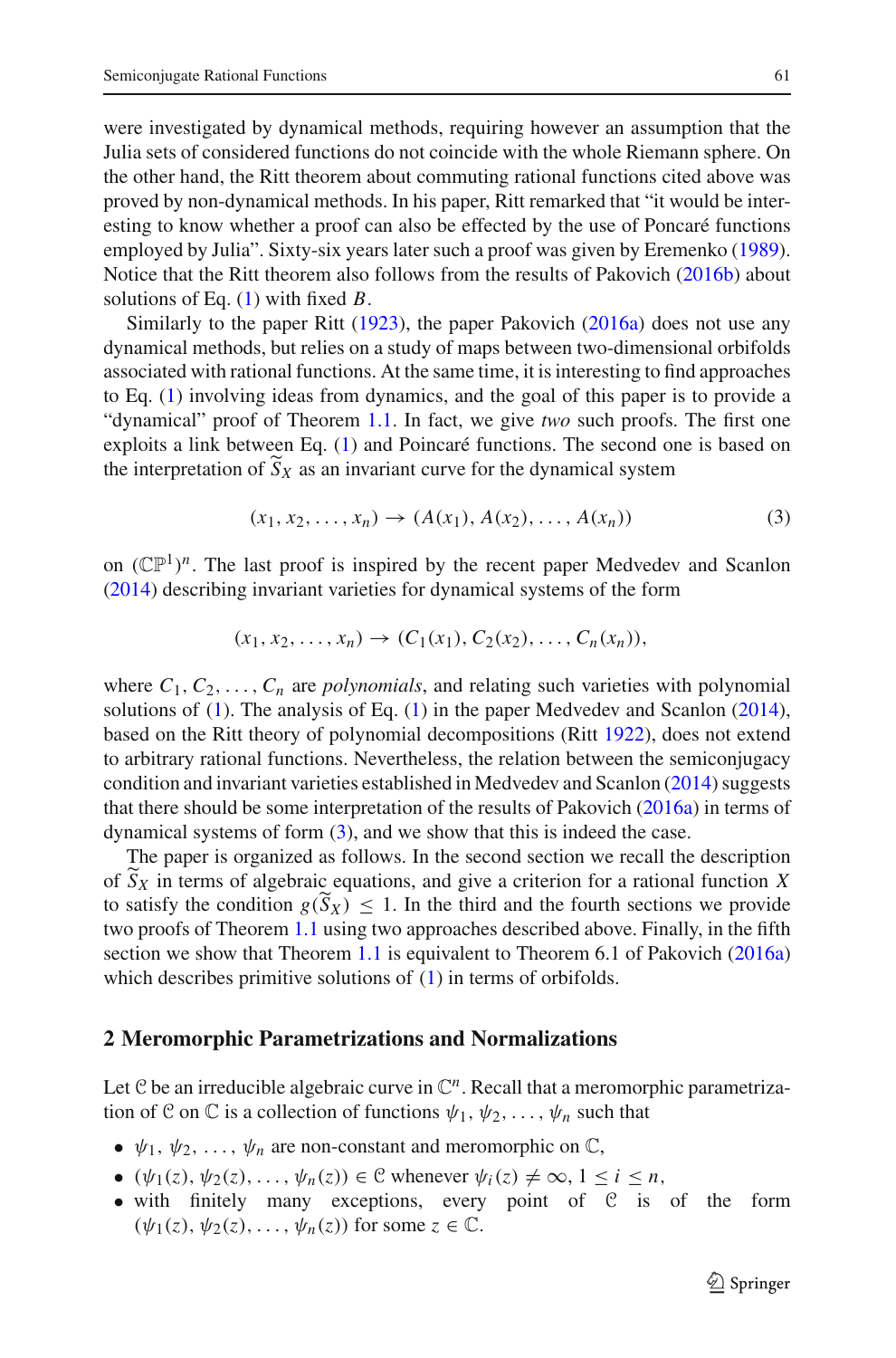Notice that the last condition in fact is a corollary of the first two.

By the classical theorem of Picar[d](#page-9-8) [\(1887](#page-9-8)), a plane algebraic curve  $C$  which can be parametrized by functions meromorphic on C has genus zero or one (see e.g. Beardon and  $Ng\ 2006$  $Ng\ 2006$  $Ng\ 2006$  $Ng\ 2006$ ). We will use the following slightly more general version of this theorem which can proved in the same way.

<span id="page-3-0"></span>**Theorem 2.1** If an irreducible algebraic curve  $C$  in  $C<sup>n</sup>$  has a meromorphic paramet*rization on* <sup>C</sup>*, then* <sup>C</sup> *has genus zero or one.* 

Let  $X : \mathbb{CP}^1 \to \mathbb{CP}^1$  be a rational function of degree *d*. The normalization **Theorem 2.1** *If an irrealicible algebraic curve*  $C$  *in*  $C^*$  *nas a meromorphic parametrization on*  $C$ *, then*  $C$  *has genus zero or one.*<br>
Let  $X : \mathbb{CP}^1 \to \mathbb{CP}^1$  be a rational function of [d](#page-8-7)egree *d*. The norma §I.G). Consider the fiber product of the cover  $X : \mathbb{CP}^1 \to \mathbb{CP}^1$  with itself *d* times, that is a subset  $\mathcal L$  of  $(\mathbb{CP}^1)^d$  consisting of *d*-tuples with a common image under *X*. Clearly,  $\mathcal L$  is an algebraic variety of dimension one defined by the algebraic equations

<span id="page-3-5"></span>
$$
X(z_i) - X(z_j) = 0, \quad 1 \le i, j \le d, \quad i \ne j.
$$
 (4)

Let  $\mathcal{L}_0$  be a variety obtained from  $\mathcal L$  by removing the components where two or more coordinates coincide, N an irreducible component of  $\mathcal{L}_0$ , and  $\mathcal{N}' \stackrel{\pi'}{\rightarrow} \mathcal{N}$  the desingularization map. In this notation the following statement holds.

<span id="page-3-1"></span>**Theorem 2.2** *The map*  $\psi : \mathbb{N}' \to \mathbb{CP}^1$  *given by the composition* 

<span id="page-3-3"></span>
$$
\mathcal{N}' \xrightarrow{\pi'} \mathcal{N} \xrightarrow{\pi_i} \mathbb{CP}^1 \xrightarrow{X} \mathbb{CP}^1,\tag{5}
$$

*where* N *is any irreducible component of*  $\mathcal{L}_0$  *and*  $\pi_i$  *is the projection to any coordinate, is the normalization of X.* 

Combining Theorems [2.1](#page-3-0) and [2.2](#page-3-1) we obtain the following characterization of ratiowhere *N* is any irreducible composition of *X*.<br>
Combining Theorems 2.1 and<br>
nal functions *X* with  $g(S_X) \leq 1$ . Combining Theorems 2.1 and 2.2 we obtain the following characterization of rational functions *X* with *g*( $\widetilde{S}_X$ ) ≤ 1.<br>**Theorem 2.3** *Let X be a rational function of degree d. Then g*( $\widetilde{S}_X$ ) ≤ 1 *if and only* 

<span id="page-3-4"></span>*if there exist d distinct functions* ψ1, ψ2,...,ψ*<sup>d</sup> meromorphic on* C *such that*

<span id="page-3-2"></span>
$$
X(\psi_i) - X(\psi_j) = 0, \quad 1 \le i, j \le d, \quad i \ne j.
$$
 (6)

*Proof* Equalities [\(6\)](#page-3-2) imply that some irreducible component  $N$  of  $\mathcal{L}_0$  admits a meromorphic parametrization. Since  $\mathcal{N}' = S_X$  by Theorem [2.2,](#page-3-1) it follows from Theorem = 0,<br>
me irre<br>  $y' = \widetilde{S}_1$ *Proof* Equal morphic par <br>[2.1](#page-3-0) that  $g(S)$ 2.1 that  $g(S_X) < 1$ . soof Equalities (6) imply that<br>
In the parametrization. Since<br>
that  $g(\widetilde{S}_X) \leq 1$ .<br>
In the other direction, if  $g(\widetilde{S})$ 

In the other direction, if  $g(S_X) \leq 1$ , then taking different coordinate projections in [\(5\)](#page-3-3) we obtain *d* distinct functions

$$
\theta_i = \pi_i \circ \pi', \quad 1 \leq i \leq d,
$$

from  $\tilde{S}_X$  to  $\mathbb{CP}^1$  such that

$$
X(\theta_i) - X(\theta_j) = 0, \quad 1 \le i, j \le d, \quad i \ne j.
$$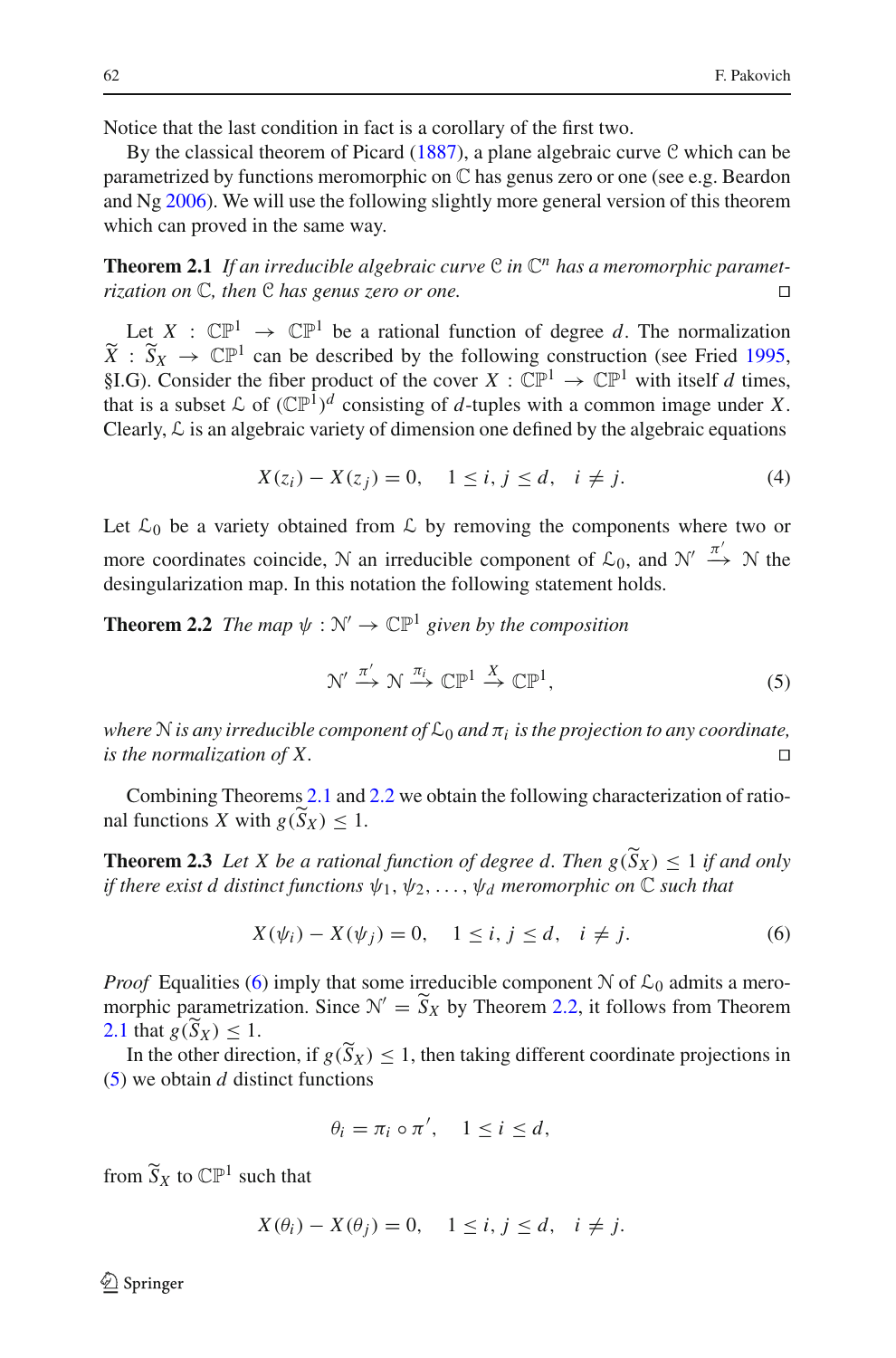Semiconjugate Rational Functions<br>
If  $g(\widetilde{S}_X) = 0$ , these functions are rational and therefore meromorphic on  $\mathbb{C}$ . On the Semiconjugate Rationa<br>
If  $g(\widetilde{S}_X) = 0$ , the<br>
other hand, if  $g(\widetilde{S}_X)$ other hand, if  $g(\tilde{S}_X) = 1$ , we obtain meromorphic functions satisfying [\(6\)](#page-3-2) setting

$$
\psi_i = \theta_i \circ \tau, \quad 1 \leq i \leq d,
$$

 $\psi_i = \theta_i \circ \tau, \quad 1 \leq i$ <br>where  $\tau : \mathbb{C} \to \widetilde{S}_X$  is the universal covering of  $\widetilde{S}_1$  $S_X$ .

#### **3 Semiconjugate Functions and Poincaré Functions**

Let *A* be a rational function and  $z_0$  its repelling fixed point. Recall that the Poincaré function  $P_{A,z_0}$  associated with  $z_0$  is a function meromorphic on  $\mathbb C$  such that  $\mathcal{P}_{A,z_0}(0) = z_0, \mathcal{P}'_{A,z_0}(0) = 1$ , and the diagram



<span id="page-4-0"></span>commutes. The Poincaré function always exists and is unique (see e.g. Milno[r](#page-8-8) [2006](#page-8-8)).

**Lemma 3.1** Let X and B be rational functions such that  $\mathbb{C}(X, B) = \mathbb{C}(z)$ . Then for *all but finitely many*  $z_0 \in \mathbb{C}$  *the set B*( $X^{-1}{z_0}$ ) *contains* deg *X* distinct points.

*Proof* Since  $\mathbb{C}(X, B) = \mathbb{C}(z)$ , there exist *U*,  $V \in \mathbb{C}[x, y]$  such that

$$
z = \frac{U(X, B)}{V(X, B)}.
$$

This implies that for  $z_1 \neq z_2$  such that  $X(z_1) = X(z_2)$  the inequality  $B(z_1) \neq B(z_2)$ holds, unless  $z_1$  or  $z_2$  is a zero of the polynomial  $V(X, B)$ . Therefore, if  $z_0$  is neither a critical value of *X* nor an *X*-image of a zero of  $V(X, B)$ , the set  $B(X^{-1}{z_0})$  contains deg *X* distinct points, since  $X^{-1}\{z_0\}$  contains deg *X* distinct points and their *B*-images are distinct. are distinct.  $\Box$ 

Combining the uniqueness of the Poincaré function with Theorem [2.3](#page-3-4) we can prove Theorem [1.1](#page-1-1) as follows. Let *A*, *B*, and *X* be rational functions of degree at least two such that the diagram

> <span id="page-4-1"></span> $\mathbb{CP}^1 \xrightarrow{B} \mathbb{CP}^1$  *X X*  $\mathbb{C} \mathbb{P}^1$   $\overset{A}{\longrightarrow} \mathbb{C} \mathbb{P}^1$ (7)

commutes and  $\mathbb{C}(X, B) = \mathbb{C}(z)$ . Since the number of repelling periodic points of A is infinite, it follows from Lemma [3.1](#page-4-0) that we can find a repelling periodic point  $z_0 \in \mathbb{C}$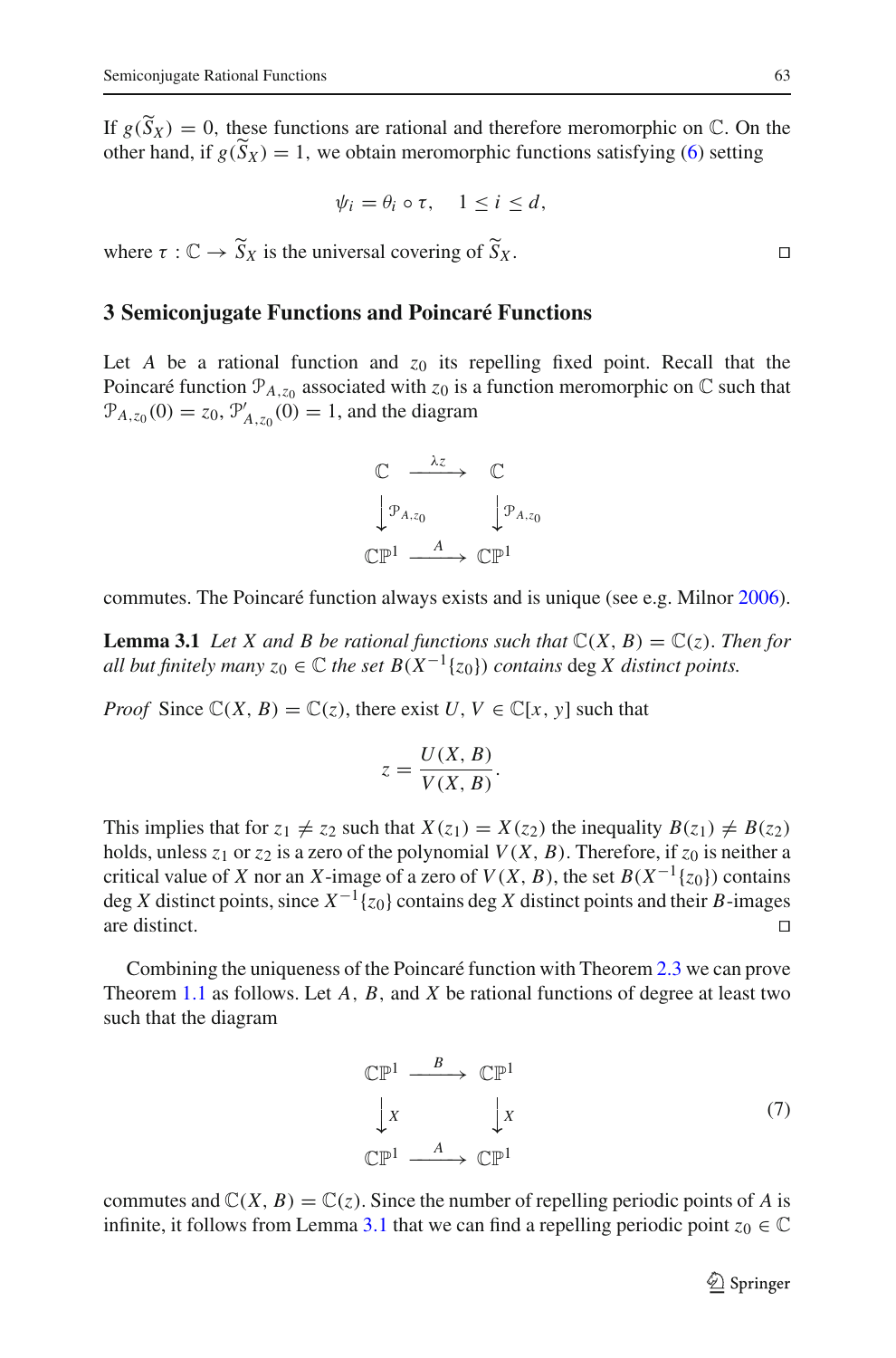such that for any point *z* in the forward *A*-orbit of  $z_0$  the set  $B(X^{-1}{z})$  contains deg *X* distinct points. Since [\(7\)](#page-4-1) implies that

$$
B(X^{-1}{z_0}) \subseteq X^{-1}{A(z_0)},
$$

this yields that

$$
B(X^{-1}{z_0}) = X^{-1}{A(z_0)},
$$

and, inductively, that

$$
B^{\circ k}(X^{-1}\{z_0\}) = X^{-1}\{A^{\circ k}(z_0)\}, \quad k \ge 1.
$$

In particular, for  $k$  equal to the period of  $z_0$  we have:

$$
B^{\circ k}(X^{-1}\{z_0\}) = X^{-1}\{z_0\}.
$$

Therefore, the restriction of the rational function  $B^{\circ k}$  on the set  $X^{-1}{z_0}$  is a permutation of its elements, and hence for certain  $l \ge 1$  all the points of  $X^{-1}{z_0}$  are fixed points of  $B^{\circ kl}$ . Thus, considering instead of *A* and *B* their iterates we can assume that *z*<sub>0</sub> is a fixed point of *A* and the set  $X^{-1}{z_0}$  consists of  $d = \text{deg } X$  distinct fixed points *z*1,*z*2,...,*zd* of *B*.

Since the points  $z_1, z_2, \ldots, z_d$  are not critical points of *X*, the map *X* is invertible near each of them implying that the multipliers of *B* at  $z_1, z_2, \ldots, z_d$  are all equal to the multiplier  $\lambda$  of *A* at  $z_0$ , so that  $z_1, z_2, \ldots, z_d$  are repelling fixed points of *B*. Clearly, for each *i*,  $1 \le i \le d$ , we can complete commutative diagram [\(7\)](#page-4-1) to the commutative diagram



where  $\mathcal{P}_{B,z_i}$ ,  $1 \leq i \leq d$ , is the corresponding Poincaré function for *B*. Since the functions  $X \circ \mathcal{P}_{B,z_i}$ ,  $1 \leq i \leq d$ , are meromorphic, it follows now from the uniqueness of the Poincaré function that there exist  $\alpha_1, \alpha_2, \ldots, \alpha_d \in \mathbb{C} \setminus \{0\}$  such that

<span id="page-5-0"></span>
$$
\mathcal{P}_{A,z_0}(z) = X \circ \mathcal{P}_{B,z_1}(\alpha_1 z) = X \circ \mathcal{P}_{B,z_2}(\alpha_2 z) = \dots = X \circ \mathcal{P}_{B,z_d}(\alpha_d z). \tag{8}
$$

Moreover, the functions  $\mathcal{P}_{B,z_i}(\alpha_i z)$ ,  $1 \leq i \leq d$ , are distinct since the points

$$
z_i = \mathcal{P}_{B,z_i}(0), \quad 1 \leq i \leq d,
$$

 $\circled{2}$  Springer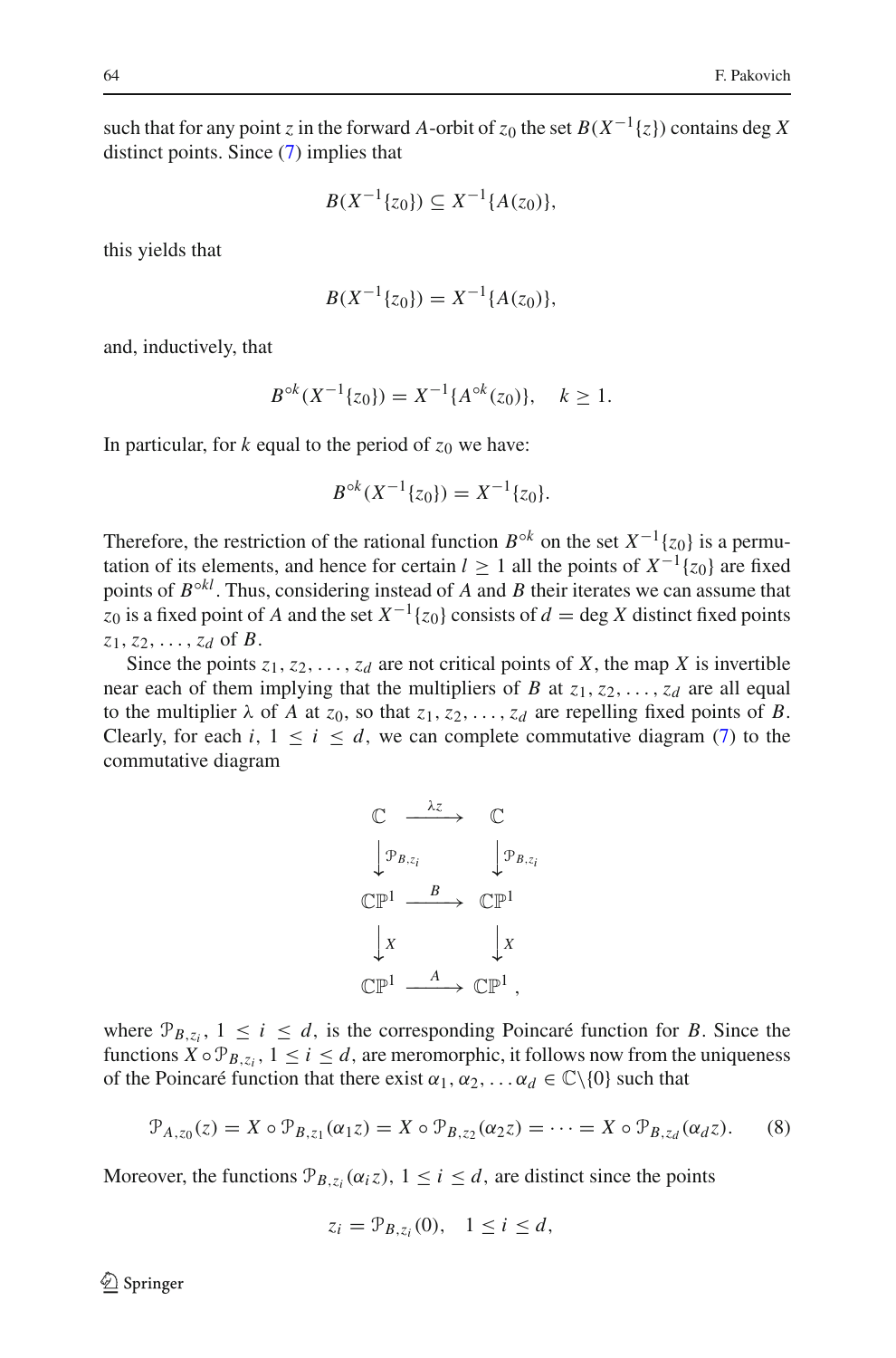Semiconjugate Rational Functions<br>
are distinct. Applying now Theorem [2.3](#page-3-4) to equality [\(8\)](#page-5-0), we see that  $g(\widetilde{S}_X) \leq 1$ .

## **4 Semiconjugate Functions and Invariant Curves**

Let  $R_1, R_2, \ldots, R_d$  be rational functions, and let  $\mathcal{R} : (\mathbb{CP}^1)^d \to (\mathbb{CP}^1)^d$  be the man

$$
(x_1, x_2, \ldots, x_d) \to (R_1(x_1), R_2(x_2), \ldots, R_d(x_d)).
$$

<span id="page-6-0"></span>Say that an algebraic curve C in  $(\mathbb{CP}^1)^d$  is R-invariant if  $\mathcal{R}(\mathcal{C}) = \mathcal{C}$ . Invariant curves possess the following property (cf. Medvedev and Scanlo[n](#page-8-5) [2014,](#page-8-5) Proposition 2.34).

**Theorem 4.1** *Let*  $R_1, R_2, \ldots, R_d$  *be rational functions of degree at least two and*  $\mathcal{C}$ *an irreducible*  $\mathbb{R}$ *-invariant curve in*  $(\mathbb{CP}^1)^d$ *. Then*  $g(\mathcal{C}) < 1$ *.* 

*Proof* Since C is R-invariant, the map R lifts to a holomorphic map

$$
\mathcal{R}':\mathcal{C}'\to\mathcal{C}',
$$

where C' is a desingularization of C. Applying now the Riemann-Hurwitz formula

singularization of C. Applying now the Riemann-H  

$$
2g(\mathcal{C}') - 2 = (2g(\mathcal{C}') - 2) \deg \mathcal{R}' + \sum_{P \in \mathcal{C}'} (e_P - 1),
$$

we see that  $g(\mathcal{C}') \leq 1$ , unless deg  $\mathcal{R}' = 1$ .

Furthermore, if deg  $\mathcal{R}' = 1$  the inequality  $g(\mathcal{C}') \leq 1$  still holds. Indeed, since the automorphism group of a Riemann surface of genus greater than one is finite, if  $g(\mathcal{C}') \geq 2$ , then for some  $k \geq 1$  the map  $(\mathcal{R}')^{\circ k}$  is the identical automorphism of  $\mathcal{C}'$ , implying that the maps

$$
(z_1, z_2, \ldots, z_d) \to R_i^{\circ k}(z_i), \quad 1 \leq i \leq d,
$$

are identical on C. However, since each  $R_i$ ,  $1 \le i \le d$ , has degree at least two, in this case for every point of C its *i*th coordinate belongs to a finite subset of  $\mathbb{CP}^1$  consisting of fixed point of  $R_i^{\circ k}$ , implying that C is a finite set.

Using Theorems [4.1](#page-6-0) and [2.2](#page-3-1) we obtain a proof of Theorem [1.1](#page-1-1) as follows. Define the maps A, B, and X from  $(\mathbb{CP}^1)^d$  to  $(\mathbb{CP}^1)^d$  by the formulas

$$
A: (x_1, x_2, ..., x_d) \to (A(x_1), A(x_2), ..., A(x_d)),
$$
  
\n
$$
B: (x_1, x_2, ..., x_d) \to (B(x_1), B(x_2), ..., B(x_d)),
$$
  
\n
$$
X: (x_1, x_2, ..., x_d) \to (X(x_1), X(x_2), ..., X(x_d)).
$$

 $\mathcal{D}$  Springer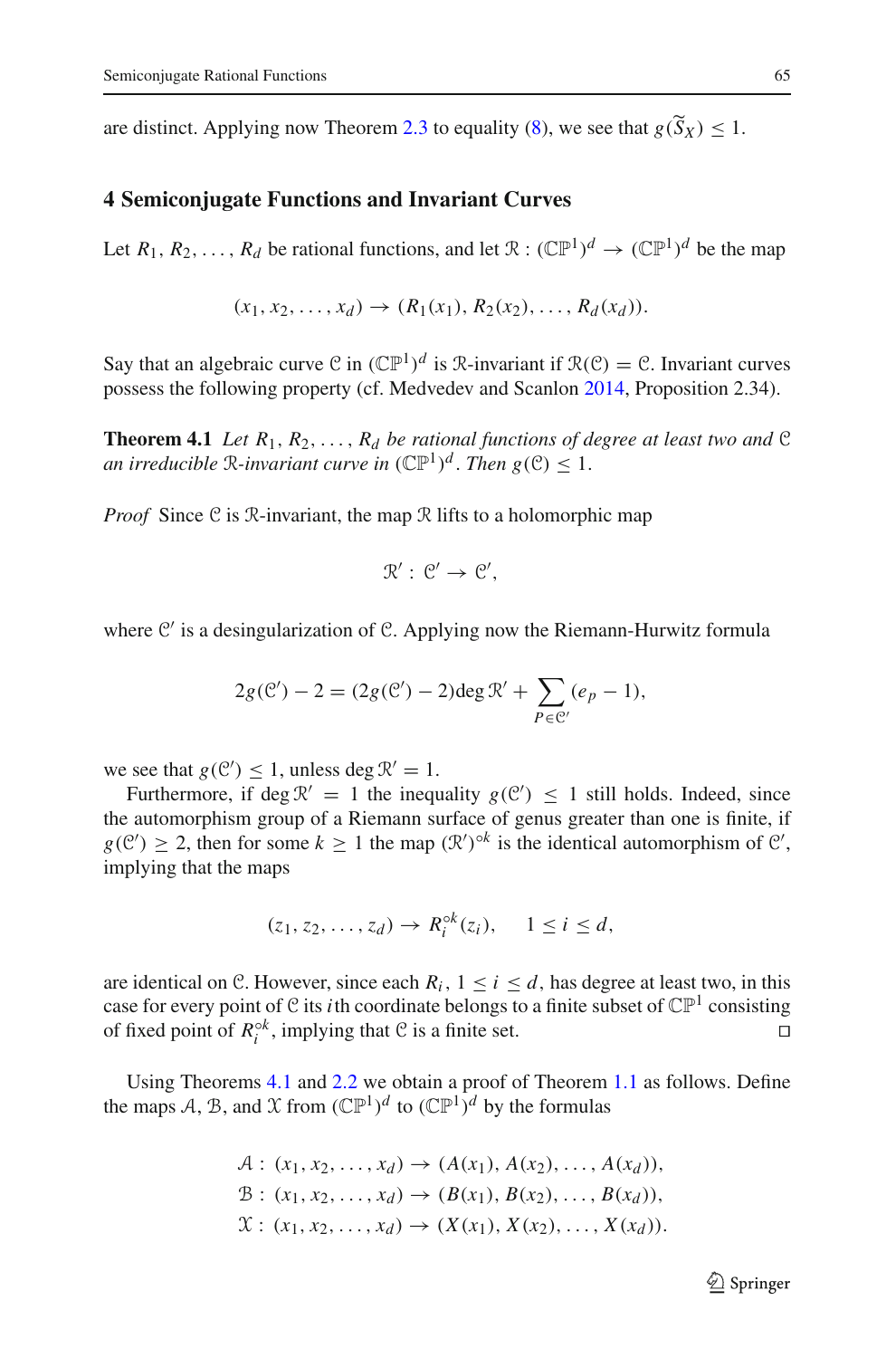Clearly, equality [\(1\)](#page-0-0) implies that the diagram

<span id="page-7-1"></span>
$$
(\mathbb{CP}^1)^d \xrightarrow{\mathcal{B}} (\mathbb{CP}^1)^d
$$
  

$$
\downarrow x \qquad \qquad \downarrow x
$$
  

$$
(\mathbb{CP}^1)^d \xrightarrow{\mathcal{A}} (\mathbb{CP}^1)^d
$$
  
(9)

commutes. By construction, the variety  $\mathcal L$  defined by Eq. [\(4\)](#page-3-5) is the preimage of the diagonal  $\Delta$  in  $({\mathbb{CP}}^1)^d$  under the map  $\mathfrak{X}$  :  $({\mathbb{CP}}^1)^d \to ({\mathbb{CP}}^1)^d$ . Therefore, since  $A(\Delta) = \Delta$ , it follows from [\(9\)](#page-7-1) that  $B(\mathcal{L}) \subseteq \mathcal{L}$ . Moreover, Lemma [3.1](#page-4-0) implies that  $B(\mathcal{L}_0) \subseteq \mathcal{L}_0$ . Since  $\mathcal{L}_0$  has a finite number of irreducible components, this implies that there exists an irreducible co  $\mathcal{B}(\mathcal{L}_0) \subseteq \mathcal{L}_0$ . Since  $\mathcal{L}_0$  has a finite number of irreducible components, this implies that there exists an irreducible component  $\mathcal{N}_0$  of  $\mathcal{L}_0$  such that  $\mathcal{B}^{\circ k}(\mathcal{N}_0) = \mathcal{N}_0$  for some  $k > 1$ . Since by Theorem 2.2 the equality  $g(\mathcal{N}_0) = g(\widetilde{S}_X)$  holds, it follows now from  $B(\mathcal{L}_0) \subseteq \mathcal{L}_0$ . Since  $\mathcal{L}_0$ <br>that there exists an irre<br> $k \geq 1$ . Since by Theor<br>Theorem [4.1](#page-6-0) that  $g(\widetilde{S})$ Theorem 4.1 that  $g(S_X) \leq 1$ .

#### <span id="page-7-0"></span>**5 Semicoconjugate Functions and Orbifolds**

Recall that an orbifold  $\emptyset$  on  $\mathbb{CP}^1$  is a ramification function  $\nu : \mathbb{CP}^1 \to \mathbb{N}$  which takes the value  $v(z) = 1$  except at finite number of points. The Euler characteristic of an orbifold 0 is defined by the formula<br> $\chi(0) = 2 + \sum_{v(z)} \left( \frac{1}{v(z)} - 1 \right)$ . orbifold O is defined by the formula

$$
\chi(\mathcal{O}) = 2 + \sum_{z \in \mathbb{CP}^1} \left( \frac{1}{\nu(z)} - 1 \right).
$$

A rational function *f* is called a covering map  $f : \mathcal{O}_1 \to \mathcal{O}_2$  between orbifolds  $\mathcal{O}_1$ and  $\mathcal{O}_2$  if for any  $z \in \mathbb{CP}^1$  the equality

<span id="page-7-2"></span>
$$
\nu_2(f(z)) = \nu_1(z) \deg_z f \tag{10}
$$

holds, where deg  $_Z f$  denotes the local degree of f at the point z. If  $f : \mathcal{O}_1 \to \mathcal{O}_2$  is a covering map, then the Riemann-Hurwitz formula implies that

<span id="page-7-3"></span>
$$
\chi(\mathcal{O}_1) = \deg f \cdot \chi(\mathcal{O}_2). \tag{11}
$$

In case if a weaker than  $(10)$  condition

$$
\nu_2(f(z)) = \nu_1(z) \text{GCD}(\text{deg}_z f, \nu_2(f(z))
$$

holds,  $f$  is called a minimal holomorphic map between orbifolds  $\mathcal{O}_1$  and  $\mathcal{O}_2$ .

With each rational function *f* one can associate in a natural way two orbifolds  $\mathcal{O}_1^f$ and  $\mathcal{O}_2^f$ , setting  $v_2^f(z)$  equal to the least common multiple of the local degrees of *f* at the points of the preimage  $f^{-1}{z}$ , and

$$
v_1^f(z) = v_2^f(f(z)) / \deg_z f.
$$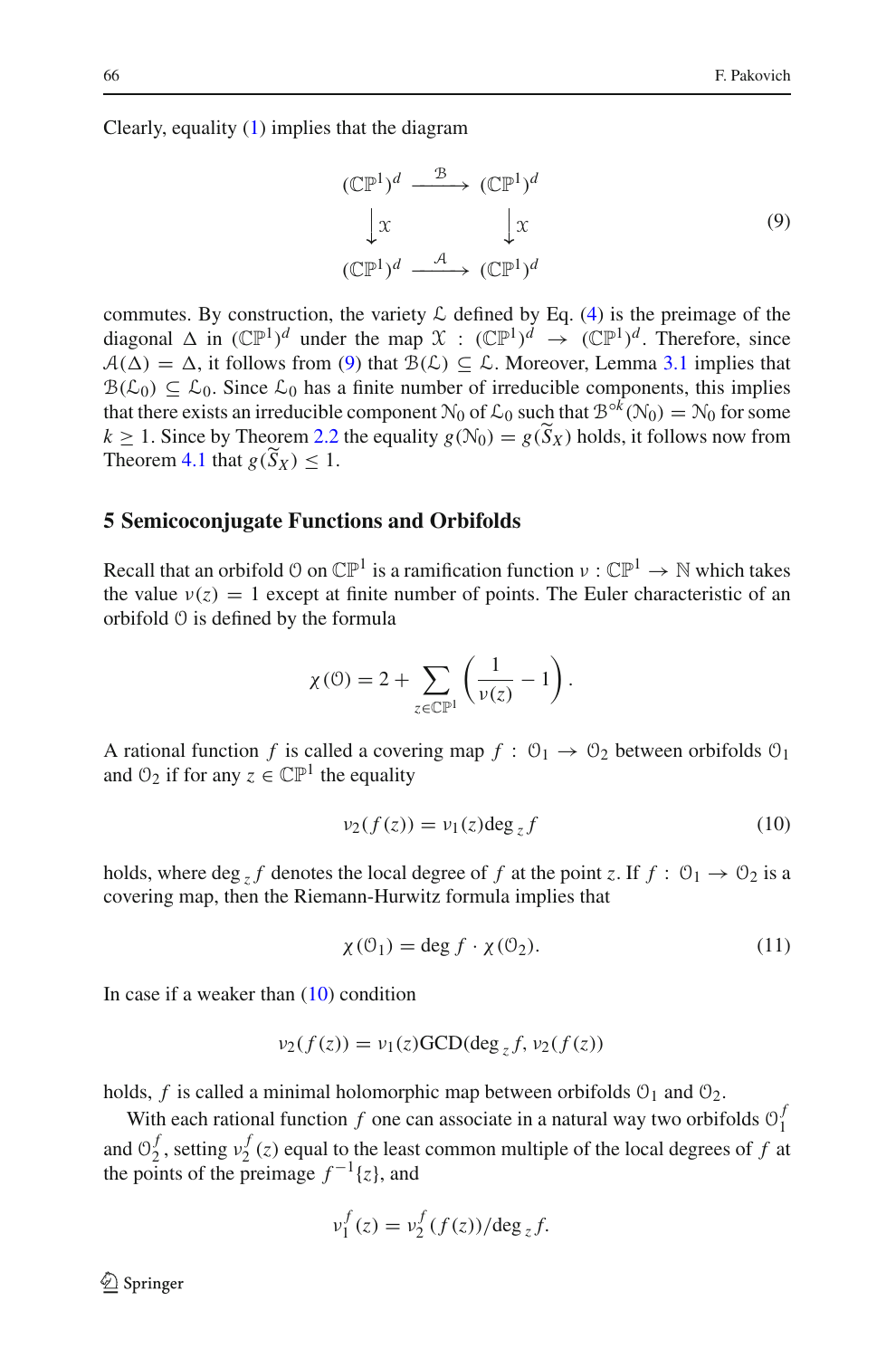By construction,  $\mathcal{O}_1^f \rightarrow \mathcal{O}_2^f$  is a covering map between orbifolds. The following Semiconjugate Rational Functions<br>
By construction,  $O_1^f \rightarrow O_2^f$  is a covering map between orbifolds. The following<br>
statement expresses the condition  $g(\widetilde{S}_f) \le 1$  in terms of the Euler characteristic of  $\mathcal{O}_2^f$  $\mathcal{O}_2^f$  $\mathcal{O}_2^f$  (see Pakovich [2018a](#page-9-5), Lemma 2.1). **Lemma 5.1** *Let f be a rational function. Then*  $g(\widetilde{S}_f) \le 1$  *in terms of the Euler characteristic of*  $\mathcal{O}_2^f$  (see Pakovich 2018a, Lemma 2.1).<br>**Lemma 5.1** *Let f be a rational function. Then*  $g(\widetilde{S}_f) = 0$  *if a* 

<span id="page-8-9"></span> $\mathcal{O}_2^f$  (see<br>**Lemma**<br>*and*  $g(\widetilde{S}_2)$  $\widetilde{S}_f$  ) = 1 *if and only if*  $\chi(\mathcal{O}_2^f) = 0$ .

<span id="page-8-10"></span>Using Lemma [5.1](#page-8-9) one can show that Theorem [1.1](#page-1-1) is equivalent to the following statement proved in the paper Pakovich [\(2016a,](#page-9-0) Theorem 6.1).

**Theorem 5.1** *Let A*, *B*, *X be rational functions of degree at least two such that A* ∘ *X* = *X* ∘ *B* and  $\mathbb{C}(B, X) = \mathbb{C}(z)$ *. Then*  $\chi(\mathbb{O}_1^X) \geq 0$ *,*  $\chi(\mathbb{O}_2^X) \geq 0$ *, and the commutative diagram commutative diagram*



*consists of minimal holomorphic maps between orbifolds.*

Indeed, a direct calculation shows that if *A*, *B*, *X* is a primitive solution of [\(1\)](#page-0-0), then  $A: \mathcal{O}_1^X \to \mathcal{O}_1^X$  and  $B: \mathcal{O}_2^X \to \mathcal{O}_2^X$  are minimal holomorphic maps between orbifolds (see Pakovic[h](#page-9-0) [2016a](#page-9-0), Theorem 4.2). If Theorem [1.1](#page-1-1) is true, then Lemma [5.1](#page-8-9) implies that  $\chi(\mathcal{O}_2^X) \geq 0$ . Furthermore,  $\chi(\mathcal{O}_1^X) \geq 0$ , by [\(11\)](#page-7-3). In turn, Theorem [5.1](#page-8-10) implies  $A: 0_1^X \rightarrow 0_1^X$  and  $B: 0_2^X \rightarrow 0_2^X$  are minimal hold<br>(see Pakovich 2016a, Theorem 4.2). If Theorem 1.<br>that  $\chi(0_2^X) \ge 0$ . Furthermore,  $\chi(0_1^X) \ge 0$ , by (1<br>Theorem [1.1,](#page-1-1) since  $\chi(0_2^X) \ge 0$  implies  $g(\widetilde{S}_X) \$ 

**Acknowledgements** The author is grateful to A. Eremenko for discussions.

### **References**

- <span id="page-8-6"></span>Beardon, A., Ng, T.W.: Parametrizations of algebraic curves. Ann. Acad. Sci. Fenn. Math. **31**(2), 541–554 (2006)
- <span id="page-8-0"></span>Buff, X., Epstein, A.: From local to global analytic conjugacies. Ergod. Theory Dyn. Syst. **27**(4), 1073–1094 (2007)
- <span id="page-8-1"></span>Eremenko, A.: Invariant curves and semiconjugacies of rational functions. Fundamenta Math. **219**(3), 263– 270 (2012)
- <span id="page-8-2"></span>Eremenko, A.: Some functional equations connected with the iteration of rational functions (Russian). Algebra i Analiz **1**, 102–116 (1989). (translation in Leningrad Math. J. 1 (1990), 905–919)
- <span id="page-8-7"></span>Fried, M.: Introduction to modular towers: generalizing dihedral group-modular curve connections. Recent developments in the inverse Galois problem, 111–171, Contemp. Math., 186, Am. Math. Soc., Providence, RI (1995)
- <span id="page-8-3"></span>Fatou, P.: Sur l'iteration analytique et les substitutions permutables. J. Math. Pures Appl. **9**(2), 343–384 (1923)
- <span id="page-8-4"></span>Julia, G.: Mémoire sur la permutabilité des fractions rationelles. Ann. Sci. École Norm. Sup. **39**(3), 131–215 (1922)
- <span id="page-8-5"></span>Medvedev, A., Scanlon, T.: Invariant varieties for polynomial dynamical systems. Ann. Math. **179**(1), 81–177 (2014)
- <span id="page-8-8"></span>Milnor, J.: Dynamics in One Complex Variable, vol. 160. Princeton Annals in Mathematics. Princeton University Press, Princeton (2006)